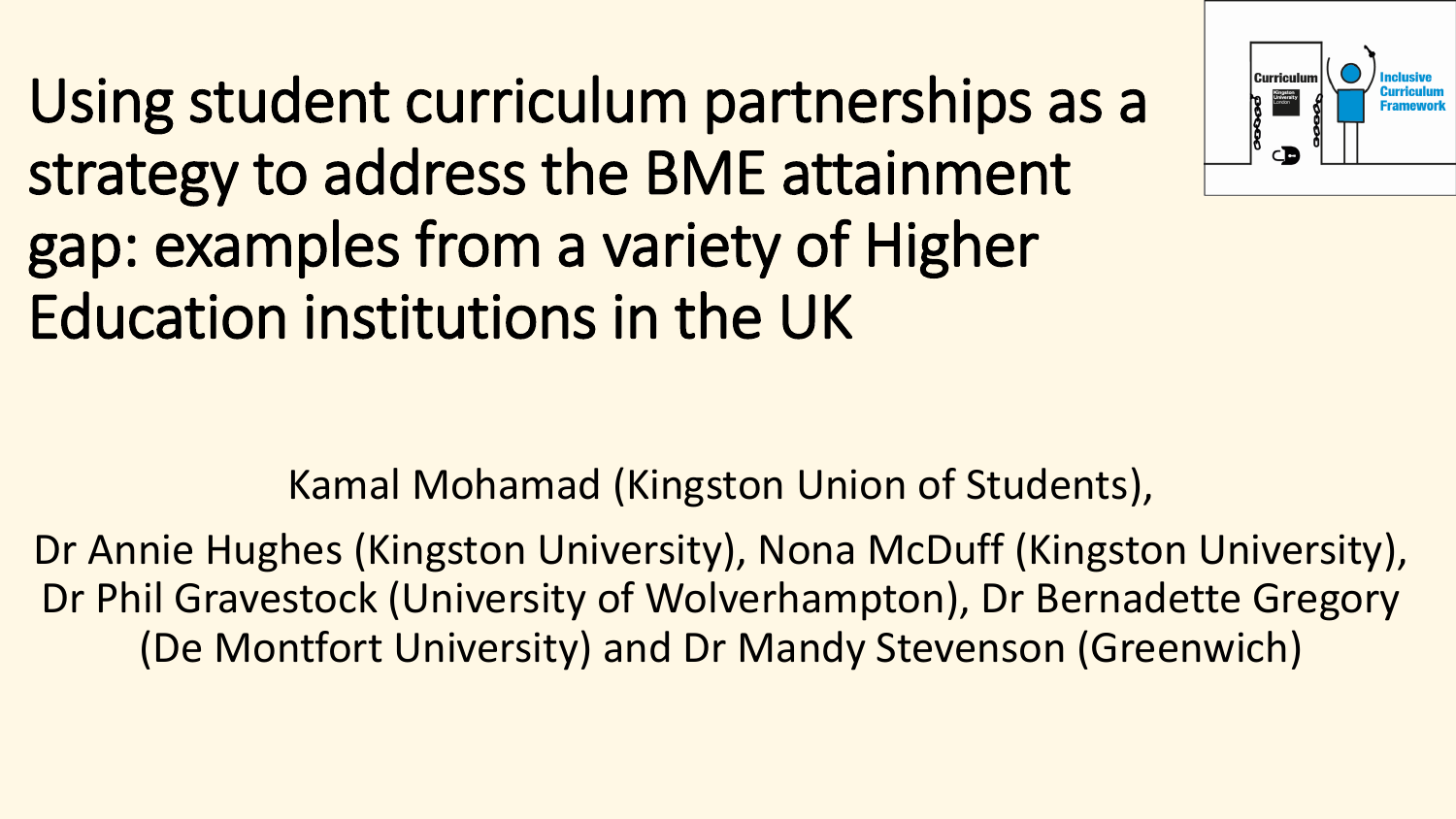# Aims of the Workshop

- 1. Examine the role that student curriculum partnerships (SCP) can play in creating a more inclusive higher education
- 2. Introduce the Student Curriculum Consultants Programme at Kingston University
- 3. Explore how this model has been adapted across partner institutions as part of an OfSfunded project.
- 4. Examine how the concept of SCP could work in your institutions and how it would differ from traditional student partnership models.







Kingston

London

**University**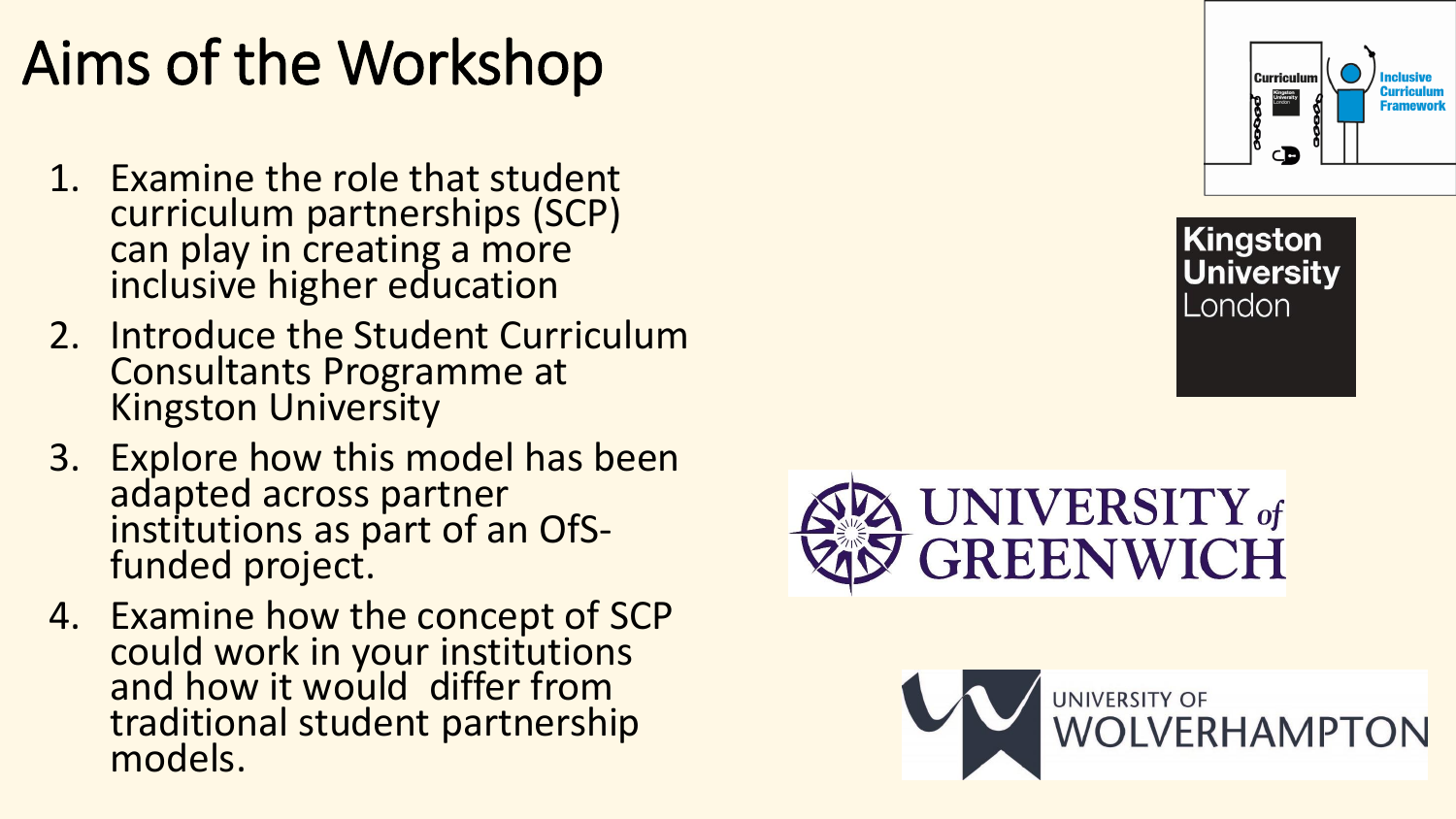# Programme



**11.45-11.50 (5 mins)** The BME attainment gap and key debates **11.50-11.55 (5 mins)** Co-creation, student partnerships and inclusive curricula **11.55-12.05 (10 mins)** Inclusive Curriculum Consultants Project at Kingston **12.05-12.20 (15 mins)** The ICC initiatives in partner Universities: De Montfort University, University of Greenwich and the University of Wolverhampton **12.20-12.30 (10 mins)** How would the ICC Programme translate into your institution?

**12.30- 12.40 (10 mins)** Discussion and Summary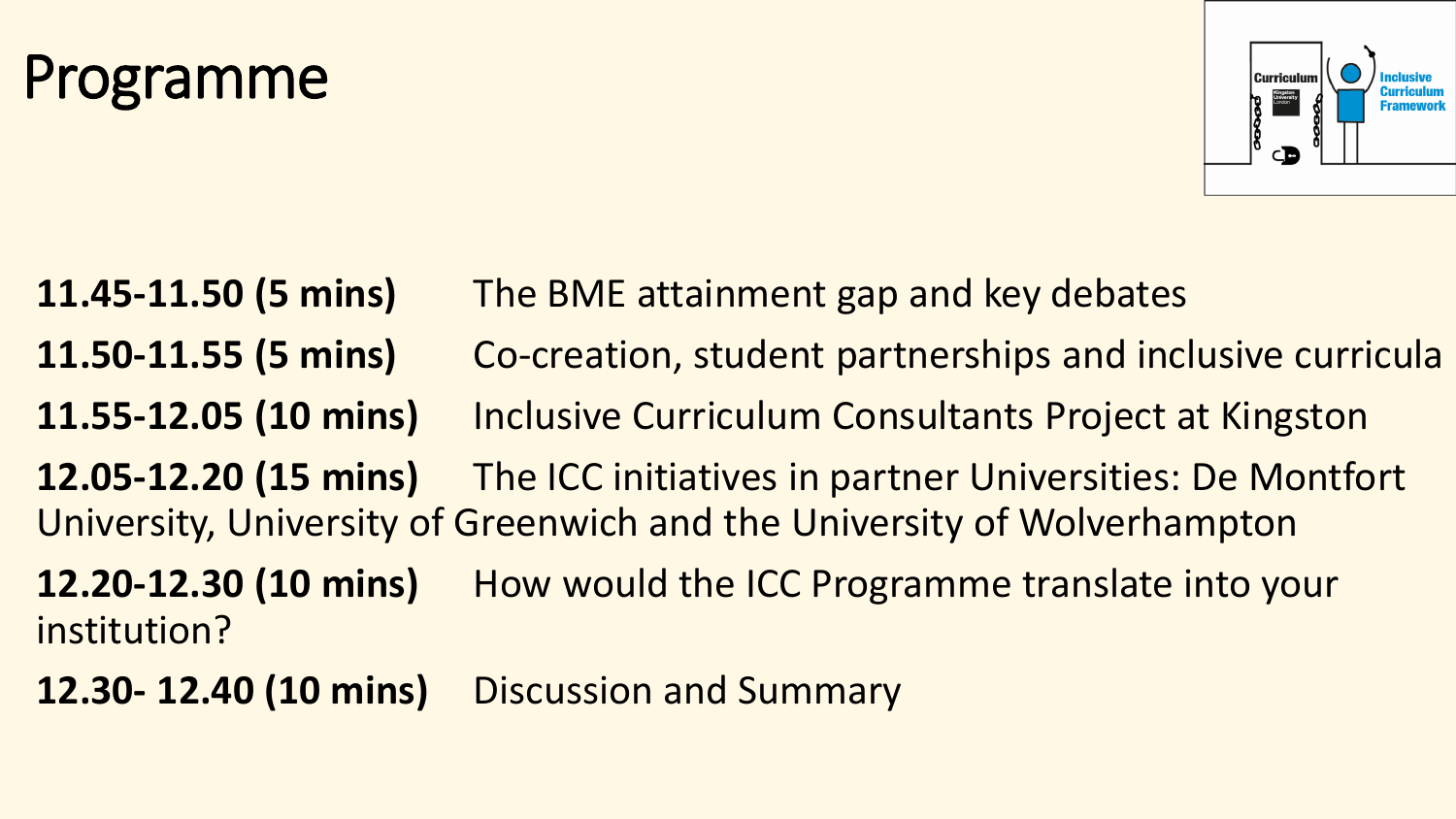## What is the BME attainment gap?

#### **Attainment**

White students 79.6% BME students 66.0% Gap: 13.6 percentage points

\*decrease from 15 percentage points

| <b>Intra BME</b>       | % Point Gap |
|------------------------|-------------|
| <b>Black African</b>   | 24.9        |
| <b>Black Caribbean</b> | 20.8        |
| Chinese                | 4.5         |
| <b>Mixed</b>           | 5.0         |
| <b>Asian Indian</b>    | 5.1         |

\*measured in % of students gaining a 1st/2i degree Source: ECU Statistical Report 2018

| <b>Curriculum</b><br>Kinastor<br>University<br>London | <b>Inclusive</b><br><b>Curriculum</b><br><b>Framework</b> |
|-------------------------------------------------------|-----------------------------------------------------------|
|                                                       |                                                           |

| <b>Non-continuation</b> |  |  |  |
|-------------------------|--|--|--|
| 7.6%                    |  |  |  |
| 11.4%                   |  |  |  |
| 9.4%                    |  |  |  |
| 6.9%                    |  |  |  |
|                         |  |  |  |

**Graduate Outcomes Unemployed (6 month after graduating)\*\***

| <b>Ethnicity</b> |      |
|------------------|------|
| <b>BME</b>       | 7.3% |
| White            | 3.9% |

Source: Advance HE, 2018 Statistical Report (entrants in 2015-16) \*\*Entered HE in 2015/16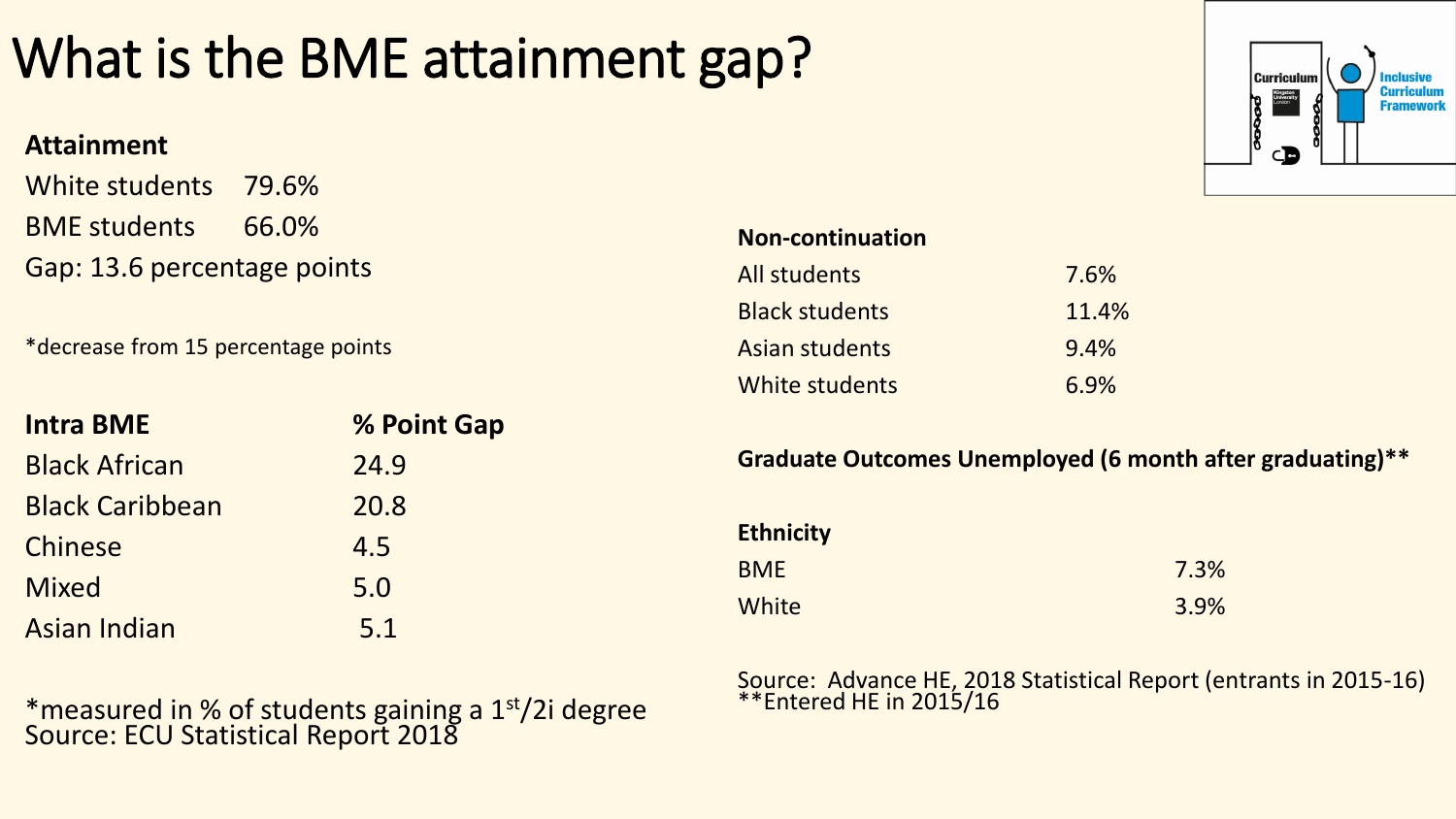#### Unexplained Differences

Source: HEFCE, 2015 Differences in degree outcomes: The effect of subject and student characteristics

#### Figure 9: The difference between the actual and modelled results for 2013-14 male graduates



#### Figure 11: The difference between the actual and modelled results for 2013-14 disabled graduates



Figure 13: The difference between the actual and modelled results for 2013-14 BME graduates



Population: All graduates.

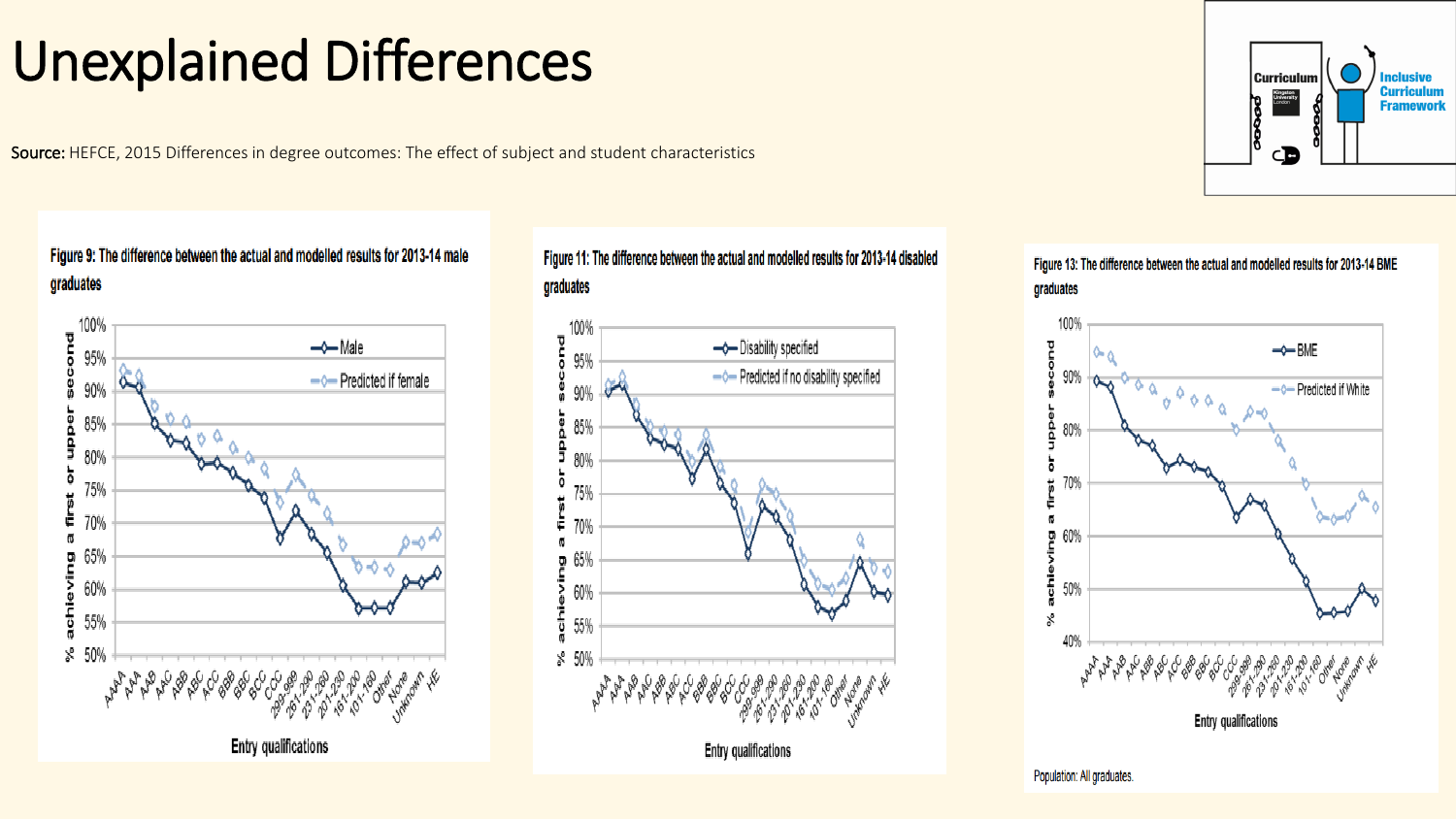# OfS Modelling





|              | First or upper<br>second class<br>degree | Reference<br>(white) | Observed<br>difference | Unexplained<br>difference |
|--------------|------------------------------------------|----------------------|------------------------|---------------------------|
| White        | 82.2%                                    | 82.2%                | $=$                    | -                         |
| <b>Black</b> | 60.4%                                    | 82.2%                | $-21.8$ pp             | $-17.3$ pp                |
| Asian        | 71.7%                                    | 82.2%                | $-10.5$ pp             | $-9.5$ pp                 |
| Mixed        | 75.4%                                    | 82.2%                | $-6.8$ pp              | $-6.2$ pp                 |

Source: OfS, 2019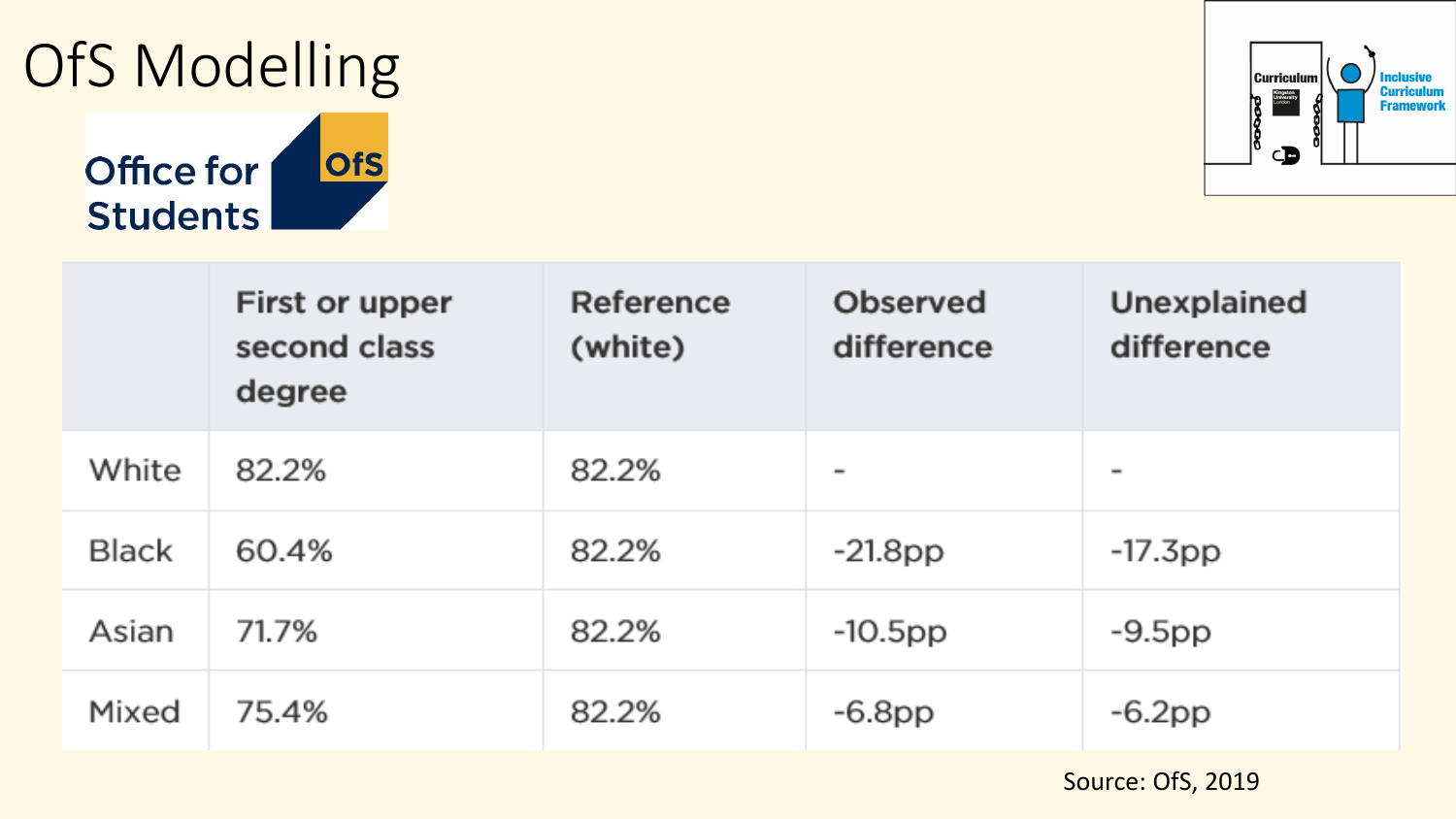# Why?

- Lower satisfaction with userfriendliness of curricula/learning, teaching/assessment practices
- Relationships between staff and students and among students
	- Sense of 'belonging'
	- Students need to feel supported and encouraged in their daily interactions
- Social/cultural/economic capital: networks and external support

Source: Mountford-Zimdars, A., Sabri, D., Moore, J., Sanders, J., Jones, S. and Higham, L. (2015) Causes of differences in student outcomes, Report to HEFCE by King's College London, ARC Network and The University of Manchester

"Academic culture is not uniformly accessed or experienced. ..Students from 'non-traditional' backgrounds are disadvantaged by institutional cultures that place them as other…a need for initiatives to focus on 'cultural' aspects of the academy such as methods and styles of teaching and learning" (Read et. al., 2003:275)

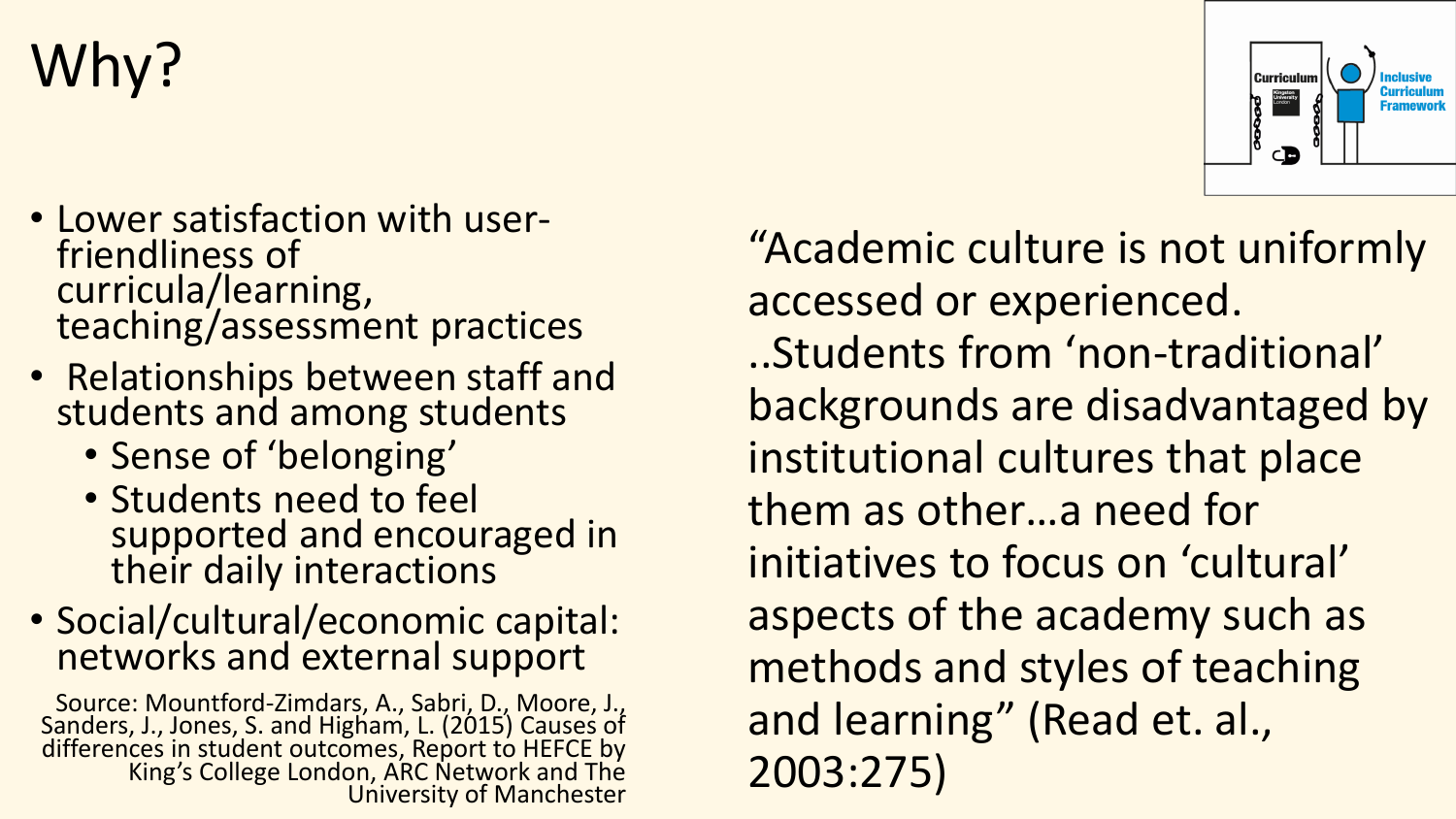# Kingston's Inclusive Curriculum Framework

#### **Our principles:**

- 1) Create an accessible curriculum
- 2) Enable students to see themselves and their backgrounds reflected in the curriculum
- 3) Equip students with the skills to positively to and work in a global and diverse world

Find out more [here](https://www.youtube.com/watch?v=YULZELyHgnk&t=24s)

| <b>Teaching</b>                                         | <b>Create an accessible</b><br>curriculum | <b>Enable students to see</b><br>themselves reflected<br>in the curriculum | <b>Equip students with</b><br>the skills to positively<br>contribute to and<br>work in a global and<br>diverse environment |
|---------------------------------------------------------|-------------------------------------------|----------------------------------------------------------------------------|----------------------------------------------------------------------------------------------------------------------------|
| In the concept                                          |                                           |                                                                            |                                                                                                                            |
| In the content<br>(case study: question,<br>discussion) |                                           |                                                                            |                                                                                                                            |
| In the delivery                                         |                                           |                                                                            |                                                                                                                            |
| In the assessment                                       |                                           |                                                                            |                                                                                                                            |
| In the<br>feedback/forward                              |                                           |                                                                            |                                                                                                                            |
| In the review                                           |                                           |                                                                            |                                                                                                                            |

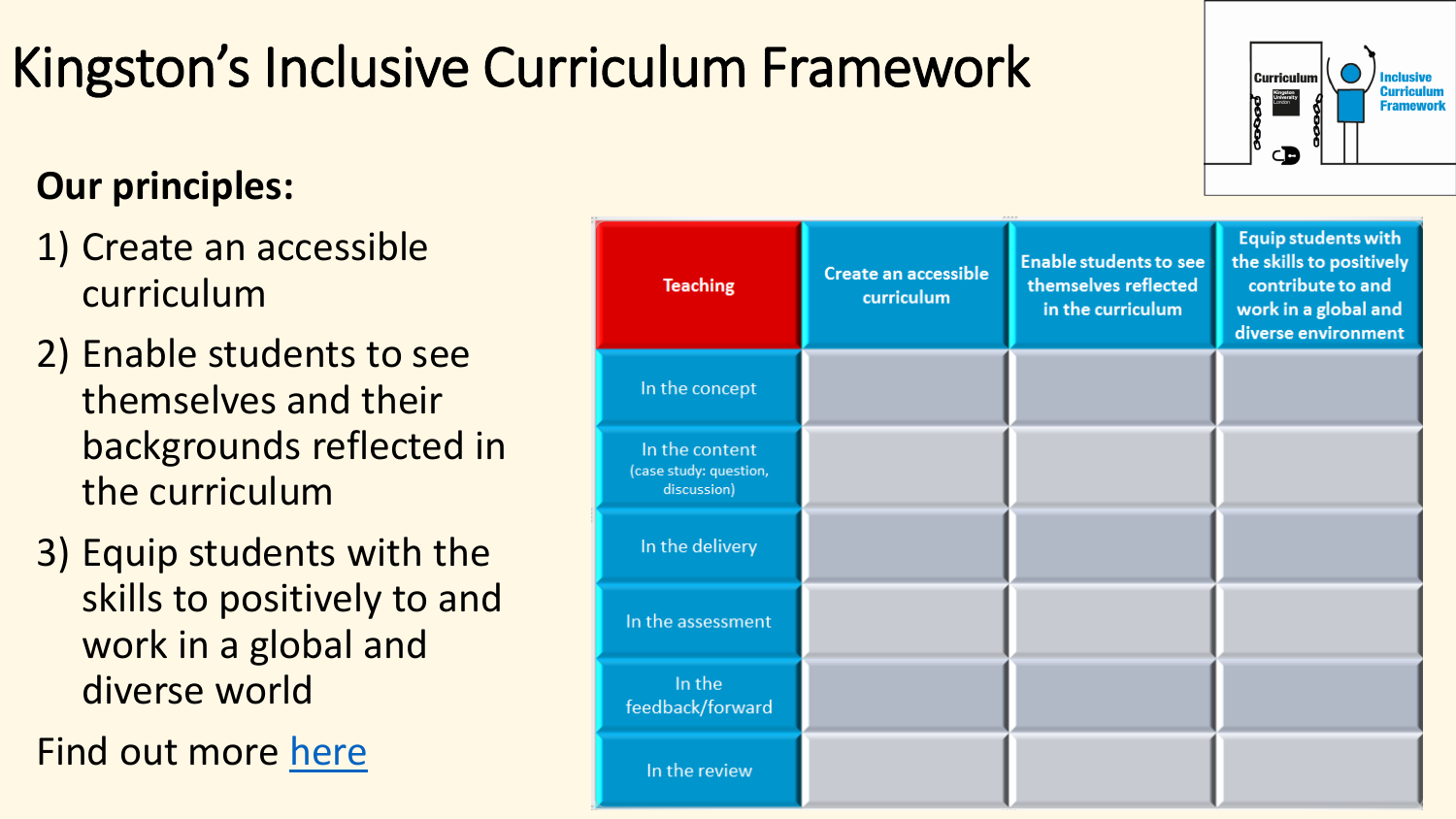### **Co-creation in Higher Education**

Teachers and students together act as the constructors of knowledge (Fraser and Bosanquet, 2006)

"sustained, rather than a tokenistic basis" (Willis and Gregory, 2016: 4)



"rejects the idea that one party is positioned as the producer and the other as the consumer of knowledge." (Willis and Gregory, 2016: 5)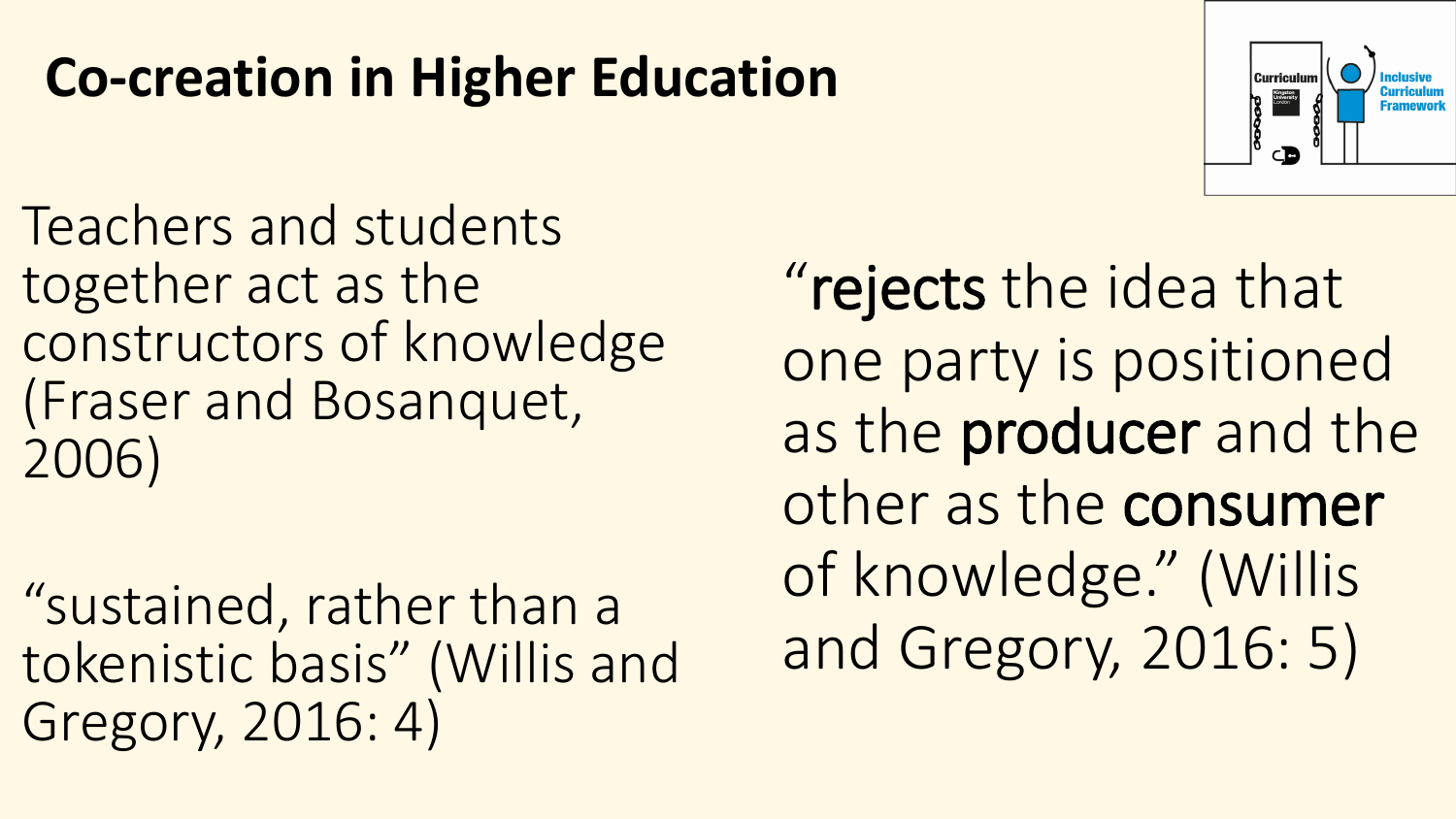### **Co-creation in an Inclusive Curriculum**

#### Approaches to the Inclusive **Curriculum**

- Challenge the student deficit model
- Institutions need to change
- Enable students to see themselves and their backgrounds reflected in the curriculum (McDuff and Hughes, 2015)
- Challenge 'silenced' voices

#### Co-creation of the Curriculum

• Challenge the deficit model of education

"it is the antithesis of the deficit model of education 'where staff take on the role of enablers of disempowered students' (Healey et. Al., 2014:15) (Willis and Gregory, 2016: 5)

- Education needs to change
- Enable students to become part of the learning process – bring their own experiences to 'the party'
- "I don't have to leave myself at the door"

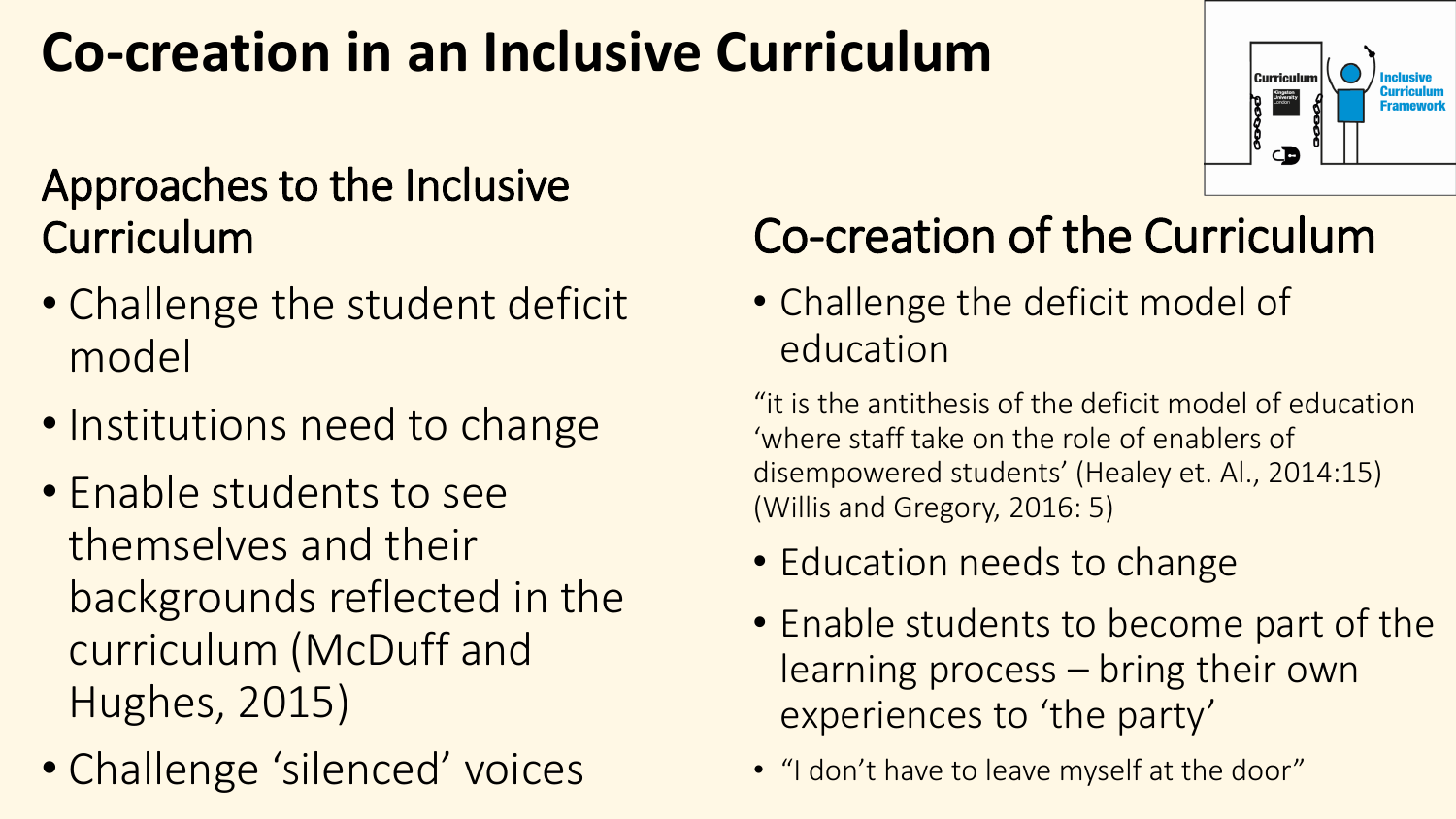## **Student Curriculum Consultants Project**

#### Aims:

- Allow students to be involved in the development of curriculum
- Train students in the principles of the Inclusive Curriculum Framework
- Students work with academic staff to enact the principles
- Share their voices and perspectives

ADD PICTURES OF CURRICULUM CONSULTANTS

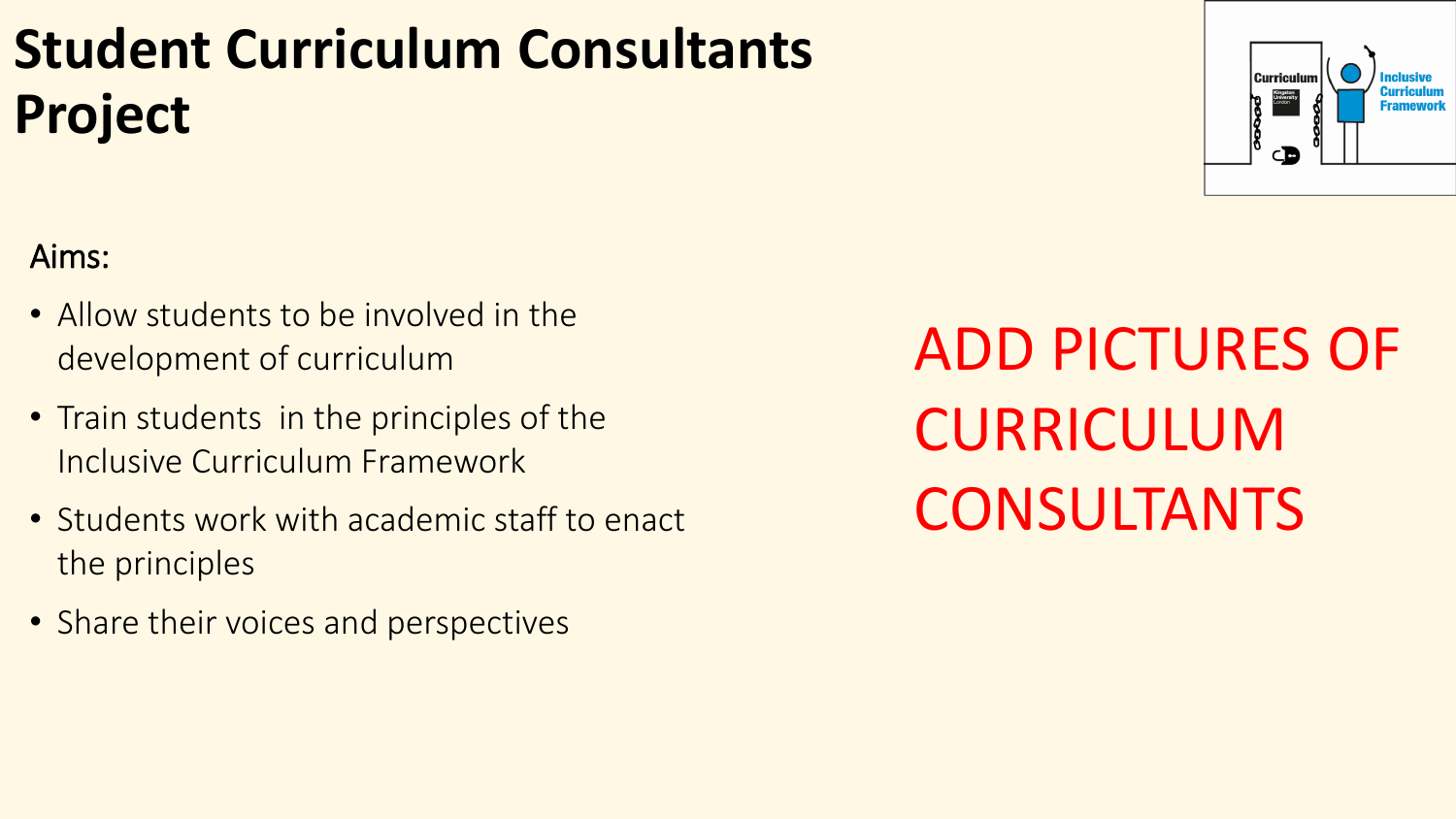# Kingston Examples

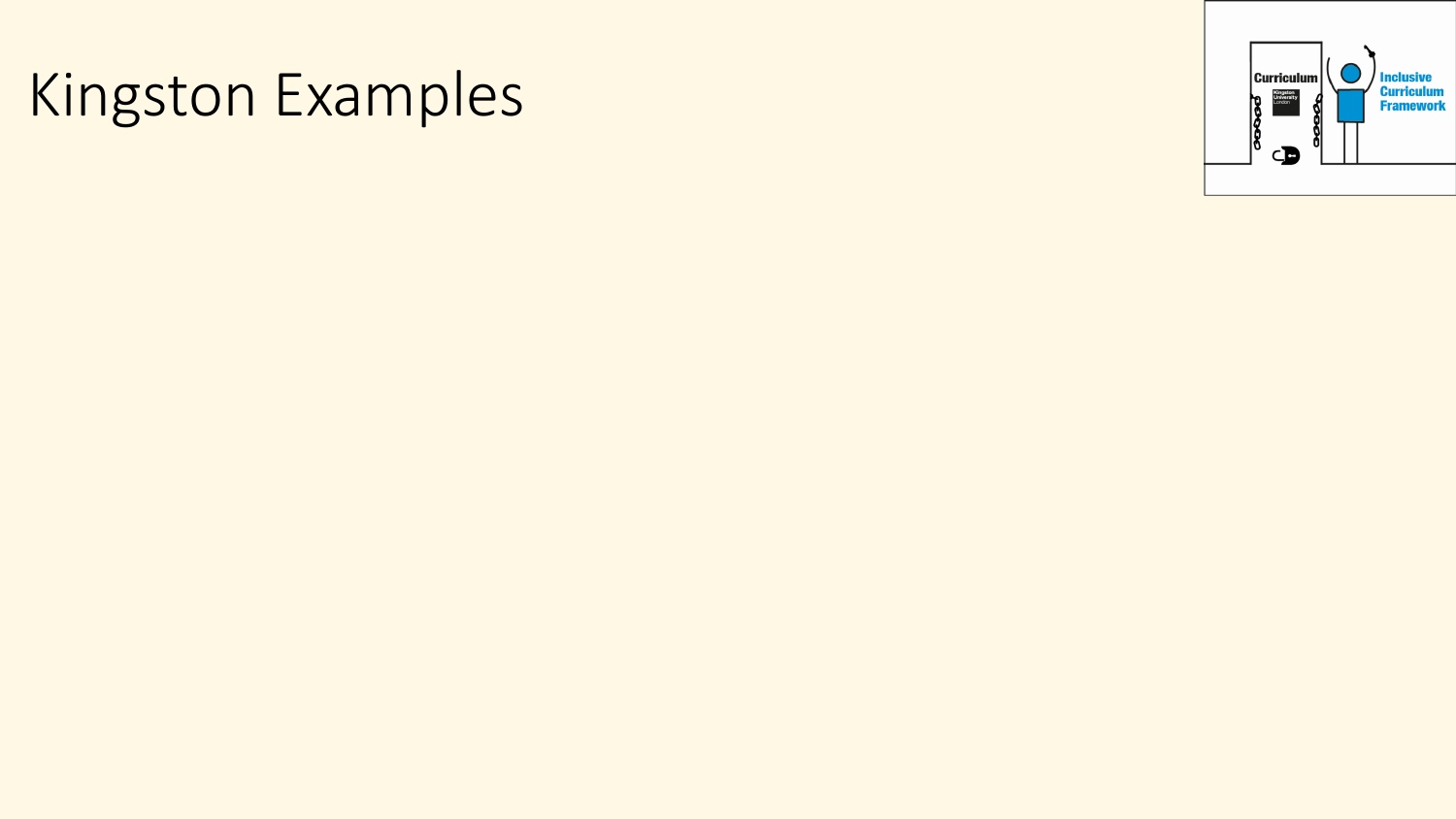# Wolverhampton



HABEN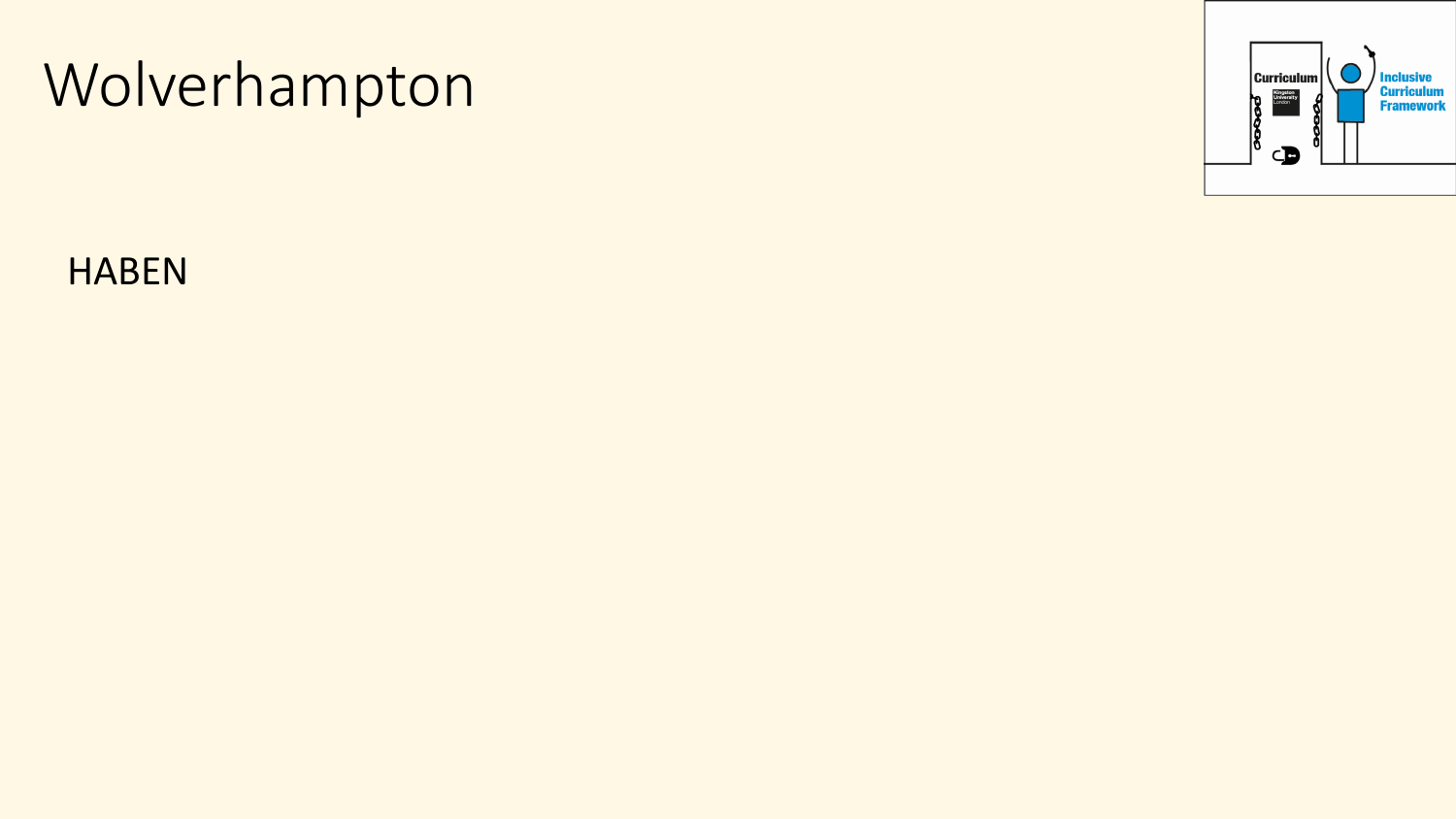#### Greenwich University